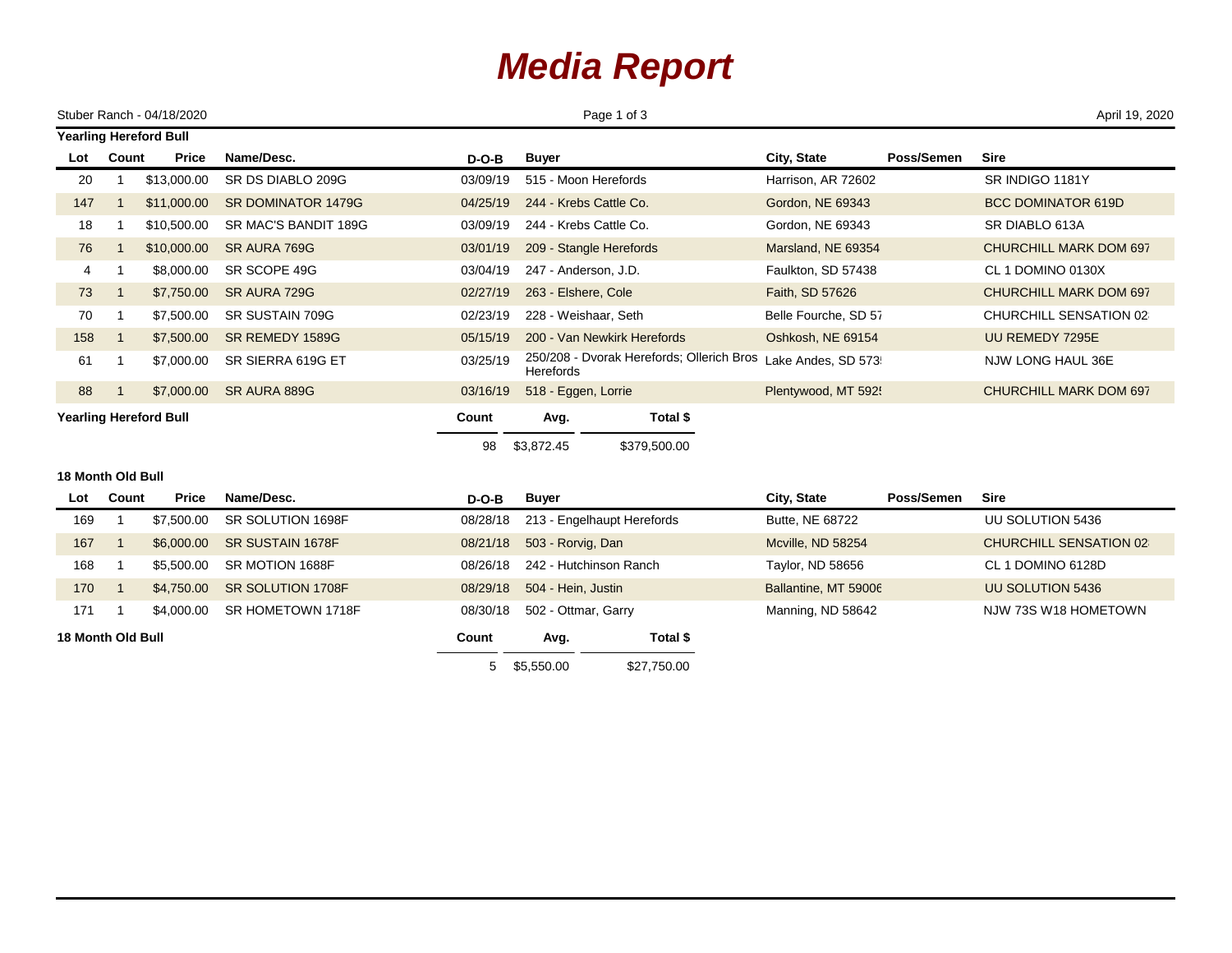## *Media Report*

| Page 2 of 3<br>Stuber Ranch - 04/18/2020                       |                |                                    |                                      |             |                      |                                           |                      | April 19, 2020 |                               |  |
|----------------------------------------------------------------|----------------|------------------------------------|--------------------------------------|-------------|----------------------|-------------------------------------------|----------------------|----------------|-------------------------------|--|
| <b>Registered Hereford Heifers</b>                             |                |                                    |                                      |             |                      |                                           |                      |                |                               |  |
| Lot                                                            | Count          | <b>Price</b>                       | Name/Desc.                           | $D-O-B$     | <b>Buyer</b>         |                                           | City, State          | Poss/Semen     | <b>Sire</b>                   |  |
| 9083                                                           | $\overline{1}$ | \$7,500.00                         | SR STAYA 9083G                       | 03/04/19    |                      | 523 - Venhuizen, Dale                     | Manhattan, MT 5974   |                | <b>CHURCHILL STATUS 6298D</b> |  |
| 9061                                                           | -1             | \$4,750.00                         | SR LUXIE 9061G                       | 03/28/19    |                      | 221 - Loeher HFD Farms                    | Peoria, IL 61614     |                | GH RUGER 3786 DELUXE 17       |  |
| 9016                                                           | $\overline{1}$ | \$4,700.00                         | SR DILIA 9016G                       | 03/06/19    |                      | 524 - Rodriguez, Mark                     | Raymondville, TX 78  |                | SR DIABLO 613A                |  |
| 9026                                                           | $\overline{1}$ | \$4,500.00                         | SR TURNELLA 9026G                    | 03/18/19    |                      | 524 - Rodriguez, Mark                     | Raymondville, TX 78  |                | UU TURNING POINT              |  |
| 9137                                                           | $\overline{1}$ | \$4,500.00                         | SR DOMINA 9137G                      | 04/25/19    |                      | 221 - Loeher HFD Farms                    | Peoria, IL 61614     |                | <b>BCC DOMINATOR 619D</b>     |  |
| 9125                                                           | -1             | \$4,000.00                         | SR REMIE 9125G                       | 04/17/19    |                      | 221 - Loeher HFD Farms                    | Peoria, IL 61614     |                | UU REMEDY 7295E               |  |
| 9131                                                           | $\overline{1}$ | \$3,750.00                         | SR MOTIA 9131G                       | 04/19/19    | Clayton              | 269/226 - Pelton Polled Herefords; Heins, | Halliday, ND 58636   |                | CL 1 DOMINO 6128D             |  |
| 9017                                                           | -1             | \$3,250.00                         | SR DS SENITA 9017G                   | 03/07/19    |                      | 207 - Flying S Herefords                  | Hart, TX 79043       |                | CHURCHILL SENSATION 02        |  |
| 9122                                                           | $\overline{1}$ | \$3,250.00                         | SR MOTIA 9122G                       | 04/17/19    | 220 - Baker, Jim     |                                           | Rapid City, SD 57709 |                | CL 1 DOMINO 6128D             |  |
| 9054                                                           | -1             | \$3,000.00                         | SR BLC TURNELLA 9054G                | 03/25/19    | 280 - Molstad, John  |                                           | Laverne, ND 58056-9  |                | UU TURNING POINT              |  |
| <b>Registered Hereford Heifers</b>                             |                |                                    | Count                                | Avg.        | Total \$             |                                           |                      |                |                               |  |
|                                                                |                |                                    | 52                                   | \$2,504.81  | \$130,250.00         |                                           |                      |                |                               |  |
|                                                                |                | <b>Commercial Hereford Heifers</b> |                                      |             |                      |                                           |                      |                |                               |  |
| Lot                                                            | Count          | <b>Price</b>                       | Name/Desc.                           | $D-O-B$     | <b>Buyer</b>         |                                           | City, State          | Poss/Semen     | <b>Sire</b>                   |  |
| 2A                                                             | 23             | \$1,035.00                         | <b>COMMERICAL HEREFORD HEIFERS -</b> |             | 270 - Leddy, Gene    |                                           | Twin Brooks, SD 572  |                |                               |  |
| 3A                                                             | 25             | \$1,000.00                         | COMMERICAL HEREFORD HEIFERS -        |             | 205 - Pippert, Scott |                                           | Sidney, MT 59270     |                |                               |  |
| 2AA 37                                                         |                | \$1,000.00                         | <b>COMMERICAL HEREFORD HEIFERS</b>   |             | 270 - Leddy, Gene    |                                           | Twin Brooks, SD 572  |                |                               |  |
| <b>Commercial Hereford Heifers</b>                             |                |                                    | Count                                | Avg.        | Total \$             |                                           |                      |                |                               |  |
|                                                                |                |                                    |                                      | 85          | \$1,009.47           | \$85,805.00                               |                      |                |                               |  |
| <b>Commercial Black Baldy Heifers</b>                          |                |                                    |                                      |             |                      |                                           |                      |                |                               |  |
| Lot                                                            | Count          | Price                              | Name/Desc.                           | $D-O-B$     | <b>Buyer</b>         |                                           | City, State          | Poss/Semen     | <b>Sire</b>                   |  |
| <b>COMMERICAL BWF HEIFERS - 947#</b><br>27<br>\$1,200.00<br>1A |                |                                    |                                      |             | 270 - Leddy, Gene    |                                           | Twin Brooks, SD 572  |                |                               |  |
| <b>Commercial Black Baldy Heifers</b>                          |                |                                    |                                      | Count       | Avg.                 | Total \$                                  |                      |                |                               |  |
|                                                                |                | 27                                 | \$1,200.00                           | \$32,400.00 |                      |                                           |                      |                |                               |  |